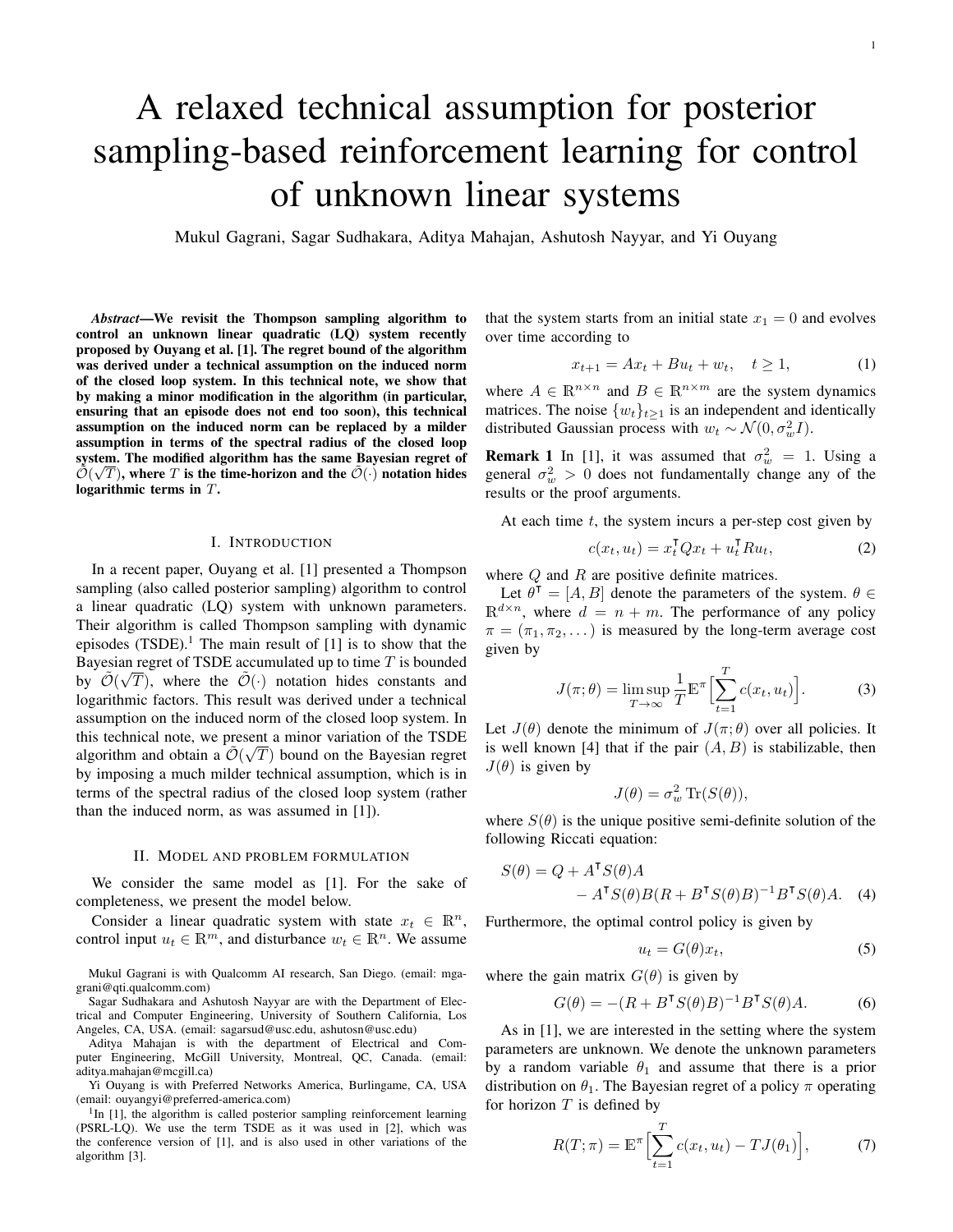where the expectation is with respect to the prior on  $\theta_1$ , the noise processes, the initial conditions, and the potential randomizations done by the policy π.

#### III. THOMSON SAMPLING BASED LEARNING ALGORITHM

As in [1], we assume that the unknown model parameters θ lie in a compact subset  $\Omega_1$  of  $\mathbb{R}^{d \times n}$ . We assume that there is a prior  $\mu_1$  on  $\Omega_1$ , which satisfies the following.

**Assumption 1** *There exist*  $\hat{\theta}_1(i) \in \mathbb{R}^d$  *for*  $i \in \{1, ..., n\}$ and a positive definite matrix  $\Sigma_1 \in \mathbb{R}^{d \times d}$  such that for any  $\theta \in \mathbb{R}^{\bar{d} \times n}$ ,  $\mu_1 = \bar{\mu}_1 \big|_{\Omega_1}$ , where

$$
\bar{\mu}_1(\theta) = \prod_{i=1}^n \bar{\mu}_1(\theta(i)) \quad \text{and} \quad \bar{\mu}_1(\theta(i)) = \mathcal{N}(\hat{\theta}_1(i), \Sigma_1).
$$

We maintain a posterior distribution  $\mu_t$  on  $\Omega_1$  based on the history  $(x_{1:t-1}, u_{1:t-1})$  of the observations until time t. From standard results in linear Gaussian regression [5], we know that the posterior is a truncated Gaussian distribution

$$
\mu_t(\theta) = \left[ \prod_{i=1}^n \bar{\mu}_t(\theta(i)) \right] \bigg|_{\Omega_1}
$$

where  $\bar{\mu}_t(\theta(i)) = \mathcal{N}(\hat{\theta}_t(i), \Sigma_t)$  and  $\{\hat{\theta}_t(i)\}_{i=1}^n$  and  $\Sigma_t$  can be updated recursively as follows:

$$
\hat{\theta}_{t+1}(i) = \hat{\theta}_t(i) + \frac{\Sigma_t z_t (x_{t+1}(i) - \hat{\theta}_t(i)^\mathsf{T} z_t)}{\sigma_w^2 + z_t^\mathsf{T} \Sigma_t z_t},\tag{8}
$$

$$
\Sigma_{t+1}^{-1} = \Sigma_t^{-1} + \frac{1}{\sigma_w^2} z_t z_t^{\mathsf{T}},\tag{9}
$$

where  $z_t = [x_t^{\mathsf{T}}]$  $_t^{\mathsf{T}}, u_t^{\mathsf{T}}$  $_t^{\intercal}]^{\intercal}$ .

#### *A. Thompson sampling with dynamic episodes algorithm*

We now present a minor variation of the Thompson sampling with dynamic episodes (TSDE) algorithm of [1]. As the name suggests, the algorithm operates in episodes of dynamic length. The key difference from [1] is that we enforce that each episode is of a minimum length  $T_{\text{min}}$ . The choice of  $T_{\min}$  will be explained later.

Let  $t_k$  and  $T_k$  denote the start time and the length of episode  $k$ , respectively. Episode  $k$  has a minimum length of  $T_{\text{min}}$  and ends when the length of the episode is strictly larger than the length of the previous episode (i.e.,  $t - t_k > T_{k-1}$ ) or at the first time after  $t_k + T_{\text{min}}$  when the determinant of the covariance  $\Sigma_t$  falls below half of its value at time  $t_k$ , i.e.,  $\det \Sigma_t < \frac{1}{2} \det \Sigma_{t_k}$ . Thus,

$$
t_{k+1} = \min\left\{t > t_k + T_{\min}\left|\frac{t - t_k > T_{k-1} \text{ or } }{\det \Sigma_t < \frac{1}{2}\det \Sigma_{t_k}}\right.\right\}.
$$
 (10)

Note that the stopping condition (10) implies that

$$
T_{\min} + 1 \le T_k \le T_{k-1} + 1, \quad \forall k \tag{11}
$$

If we select  $T_{\text{min}} = 0$  in the above algorithm, we recover the stopping condition of [1].

The TSDE algorithm works as follows. At the beginning of episode k, a parameter  $\bar{\theta}_k$  is sampled from the posterior

# Algorithm 1 TSDE

1: **input:**  $\Omega_1$ ,  $\hat{\theta}_1$ ,  $\Sigma_1$ 2: **initialization:**  $t \leftarrow 1$ ,  $t_0 \leftarrow -T_{\min}$ ,  $T_{-1} \leftarrow T_{\min}$ ,  $k \leftarrow 0$ . 3: for  $t = 1, 2, ...$  do 4: observe  $x_t$ 5: update  $\bar{\mu}_t$  according to (8)–(9) 6: **if**  $(t - t_k > T_{\text{min}})$  and 7:  $(t - t_k > T_{k-1})$  or  $(\det \Sigma_t < \frac{1}{2} \det \Sigma_{t_k})$ 8: then 9:  $T_k \leftarrow t - t_k, k \leftarrow k + 1, t_k \leftarrow t$ 10: sample  $\theta_k \sim \mu_t$ 11: end if 12: Apply control  $u_t = G(\bar{\theta}_k)x_t$ 13: end for

distribution  $\mu_{t_k}$ . During the episode, the control inputs are generated using the sampled parameters  $\theta_k$ , i.e.,

$$
u_t = G(\bar{\theta}_k)x_t, \quad t_k \le t < t_{k+1}.\tag{12}
$$

The complete algorithm is presented in Algorithm 1.

*B. A technical assumption and the choice of minimum episode length*

We make the following assumption on the support of the prior distribution.

Assumption 2 *There exists a positive number* δ < 1 *such that for any*  $\theta, \phi \in \Omega_1$ *, where*  $\theta^{\mathsf{T}} = [A_{\theta}, B_{\theta}]$ *,* 

$$
\rho(A_{\theta} + B_{\theta}G(\phi)) \leq \delta.
$$

Assumption 2 is a weaker form of the following assumption imposed in [1] (since  $\rho(A) \le ||A||$  for any matrix A).

Assumption 3 *There exists a positive number* δ < 1 *such that for any*  $\theta, \phi \in \Omega_1$ *, where*  $\theta^{\mathsf{T}} = [A_{\theta}, B_{\theta}]$ *,* 

$$
||A_{\theta} + B_{\theta}G(\phi)|| \leq \delta.
$$

Note that it is much easier to satisfy Assumption 2 than Assumption 3. For example, consider a family of matrices  $A_q =$  $\begin{bmatrix} 1 - \delta & q \end{bmatrix}$ 0  $1-\delta$ , where  $q \in \mathbb{N}$  and  $0 < \delta < 1$ . For each q, the sprectral radius of  $A_q$  is  $1 - \delta$  while its norm is at least q. Thus, each  $A_q$  satisfies Assumption 2 but not Assumption 3.

**Lemma 1** Assumption 2 implies that for any  $\varepsilon \in (0, 1 - \delta)$ , *there exists an*  $\alpha \geq 1$  *such that for any*  $\theta, \phi \in \Omega_1$  *with*  $\theta^{\mathsf{T}} =$  $[A_\theta, B_\theta]$  *and for any integer*  $t \geq 1$ *,* 

$$
||(A_{\theta} + B_{\theta}G(\phi))^t|| \leq \alpha(\varepsilon + \delta)^t.
$$

PROOF Let  $\mathcal{L} = \{A_{\theta} + B_{\theta}G(\phi) : \theta, \phi \in \Theta\}$ . Since  $\Theta$  is compact, so is  $\mathcal{L}$ . Now for any  $L \in \mathcal{L}$ , there exists a norm (call it norm<sub>L</sub>) such that  $\text{norm}_L(L) < \rho(L) + \varepsilon \leq \delta + \varepsilon$ .

Since norms are continuous, there is an open ball centered at L (let's call this  $ball_L$ ) such that for any  $H \in ball_L$ , we have norm<sub>L</sub>(H)  $\lt \delta + \varepsilon$ . Consider the collection of open balls  ${\text{ball}_L : L \in \mathcal{L}}$ . This is an open cover of compact set  $\mathcal{L}$ . So, there is a finite sub-cover. Let's denote this sub-cover by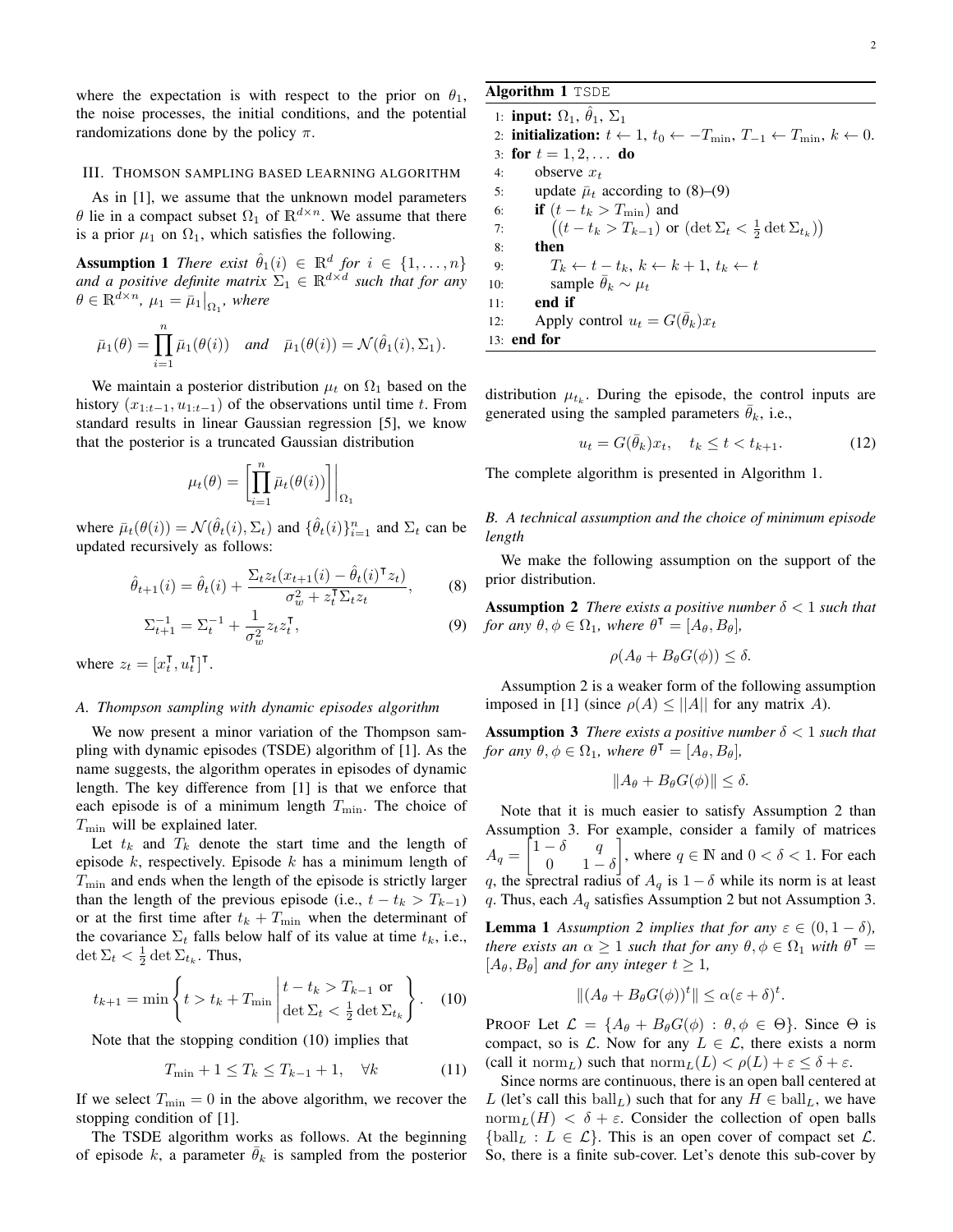Now consider an arbitrary  $H \in \mathcal{L}$ . It belongs to  $ball_{L_k}$ for some  $k \in \{1, \ldots, \ell\}$ . Therefore,  $\mathrm{norm}_{L_k}(H) < \delta + \varepsilon$ . Hence, for any integer  $t$ , the above inequalities and the submulitplicity of norms give that  $||H^t|| \leq \alpha_{L_k} \text{norm}_{L_k}(H^t) \leq$  $\alpha(\mathrm{norm}_{L_k}(H))^t < \alpha(\delta + \varepsilon)^t$ .

A key implication of Lemma 1 is the following, which plays a critical role in analyzing the regret of TSDE.

**Lemma 2** *Fix an*  $\varepsilon \in (0, 1 - \delta)$  *and let*  $\alpha$  *be as given by Lemma 1. Define*

$$
T_{\min}^* = \left\lceil \frac{\log \alpha}{-\log(\varepsilon + \delta)} \right\rceil. \tag{13}
$$

*Then, for*  $\theta, \phi \in \Omega_1$  *with*  $\theta^{\mathsf{T}} = [A_{\theta}, B_{\theta}]$  *and*  $\tau \geq T_{\min}^*$ , *we have*

$$
\|(A_{\theta} + B_{\theta}G(\phi))^{\tau}\| \le 1
$$
\n(14)

PROOF The proof follows immediately from the choice of  $T_{\min}^*$ , Lemma 1 and (11).

## *C. Regret bounds*

The following result provides an upper bound on the regret of the proposed algorithm.

**Theorem 1** *Under Assumptions 1 and 2 and with*  $T_{\min} \geq$ T ∗ min*, the regret of TSDE is upper bounded by*

$$
R(T; \text{TSDE}) \le \tilde{\mathcal{O}}(\sigma_w^2(n+m)\sqrt{nT}).\tag{15}
$$

The proof is presented in the next section.

#### IV. REGRET ANALYSIS

For the ease of notation, we use  $R(T)$  instead of  $R(T; \text{TSDE})$  in this section. Following the exact same steps as [1], we can show that

$$
R(T) = R_0(T) + R_1(T) + R_2(T)
$$
 (16)

where

$$
R_0(T) = \mathbb{E}\left[\sum_{k=1}^{K_T} T_k J(\bar{\theta}_k)\right] - T \mathbb{E}[J(\theta_1)],\tag{17}
$$

$$
R_1(T) = \mathbb{E}\left[\sum_{k=1}^{K_T} \sum_{t=t_k}^{t_{k+1}-1} \left[x_t^{\mathsf{T}} S(\bar{\theta}_k) x_t - x_{t+1}^{\mathsf{T}} S(\bar{\theta}_k) x_{t+1}\right]\right]
$$
(18)

$$
R_2(T) = \mathbb{E}\left[\sum_{k=1}^{K_T} \sum_{t=t_k}^{t_{k+1}-1} \left[ (\theta_1^{\mathsf{T}} z_t)^{\mathsf{T}} S(\bar{\theta}_k) \theta_1^{\mathsf{T}} z_t - (\theta_k^{\mathsf{T}} z_t)^{\mathsf{T}} S(\bar{\theta}_k) \theta_k^{\mathsf{T}} z_t \right] \right]
$$
(19)

We establish the bound on  $R(T)$  by individually bounding  $R_0(T)$ ,  $R_1(T)$ , and  $R_2(T)$ .

Lemma 3 *The terms in* (16) *are bounded as follows:* 1)  $R_0(T) \leq \tilde{\mathcal{O}}(\sigma_w^2 \sqrt{(n+m)T}).$ 

2) 
$$
R_1(T) \leq \tilde{\mathcal{O}}(\sigma_w^2 \sqrt{(n+m)T}).
$$
  
3)  $R_2(T) \leq \tilde{\mathcal{O}}(\sigma_w^2 (n+m) \sqrt{nT}).$ 

Before presenting the proof of this lemma, we establish some preliminary results.

#### *A. Preliminary results*

Let  $X_T = \max_{1 \le t \le T} ||x_t||$  denote the maximum of the norm of the state and  $\overline{K}_T$  denote the number of episodes until horizon T.

**Lemma 4** *For any*  $q \geq 1$  *and any*  $T \geq 1$ *,* 

$$
\mathbb{E}[X_T^q] \leq \mathcal{O}(\sigma_w^q \log T).
$$

See Appendix A for proof.

**Lemma 5** *For any*  $q \geq 1$ *, we have* 

$$
\mathbb{E}[X_T^q \log X_T^2] \le \sigma_w^q \tilde{\mathcal{O}}(1).
$$

See Appendix B for proof.

Lemma 6 *The number of episodes is bounded by*

$$
K_T \le \mathcal{O}\left(\sqrt{(n+m)T\log(TX_T^2)}\right).
$$

See Appendix C for proof.

Remark 2 The statement of Lemmas 4 and 6 are the same as that of the corresponding lemmas in [1]. The proof of Lemma 4 in [1] relied on Assumption 3. Since we impose a weaker assumption, our proof is more involved. The proof of Lemma 6 is similar to the proof of [1, Lemma 3]. However, since our TSDE algorithm is different from that in [1], some of the details of the proof are different.

#### *B. Proof of Lemma 3*

We now prove each part of Lemma 3 separately.

*1) Proof of bound on*  $R_0(T)$ : Following exactly the same argument as the proof of [1, Lemma 5], we can show that

$$
R_0(T) \le \mathcal{O}(\sigma_w^2 \mathbb{E}[K_T]). \tag{20}
$$

Substituting the result of Lemma 6, we get

$$
R_0(T) \leq \mathcal{O}\left(\sigma_w^2 \mathbb{E}\left[\sqrt{(n+m)T\log(TX_T^2)}\right]\right)
$$
  
\n
$$
\leq \mathcal{O}\left(\sigma_w^2 \sqrt{(n+m)T\log(T\mathbb{E}[X_T^2])}\right)
$$
  
\n
$$
\leq \mathcal{O}\left(\sigma_w^2 \sqrt{(n+m)T}\right)
$$

where  $(a)$  follows from Jensen's inequality and  $(b)$  follows from Lemma 4.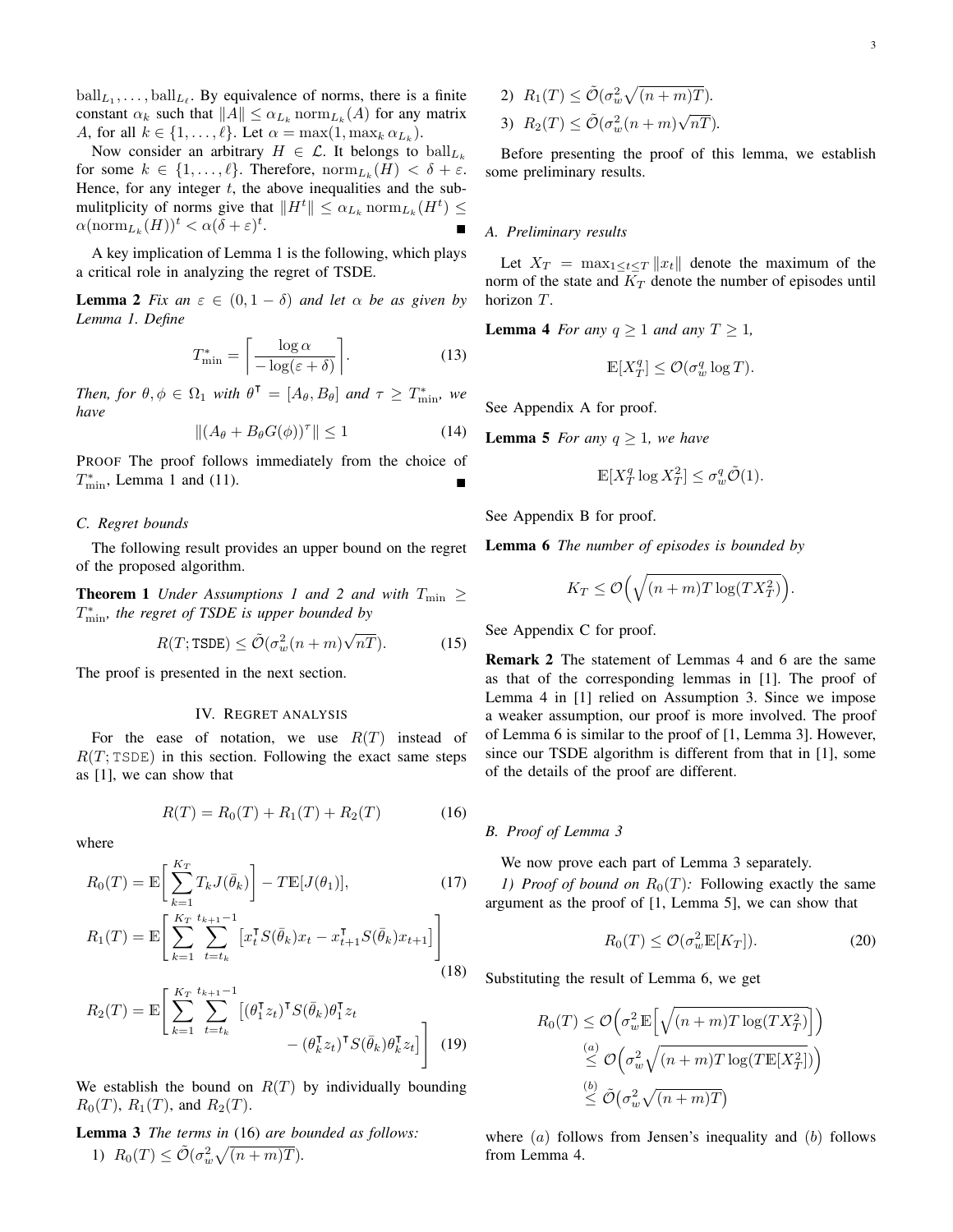2) *Proof of bound on*  $R_1(T)$ : Following exactly the same argument as in the proof of [1, Lemma 6], we can show that

$$
R_1(T) \le \mathcal{O}(\mathbb{E}[K_T X_T^2])\tag{21}
$$

Substituting the result of Lemma 6, we get

$$
R_1(T) \le \mathcal{O}\left(\sqrt{(n+m)T} \mathbb{E}\left[X_T^2 \sqrt{\log(TX_T^2)}\right]\right) \tag{22}
$$

Now, consider the term

$$
\mathbb{E}\left[X_T^2\sqrt{\log(TX_T^2)}\right] \stackrel{(a)}{\leq} \sqrt{\mathbb{E}\left[X_T^4\right]\mathbb{E}\left[\log(TX_T^2)\right]}
$$

$$
\stackrel{(b)}{\leq} \sqrt{\mathbb{E}\left[X_T^4\right]\log(T\mathbb{E}\left[X_T^2\right])}
$$

$$
\stackrel{(c)}{\leq} \tilde{\mathcal{O}}(\sigma_w^2) \tag{23}
$$

where  $(a)$  follows from Cauchy-Schwartz inequality,  $(b)$  follows from Jensen's inequality, and (c) follows from Lemma 4.

Substituting (23) in (22), we get the bound on  $R_1(T)$ . *3) Proof of bound on*  $R_2(T)$ : As in [1], we can bound the inner summand in  $R_2(T)$  as

 $||S(\bar{\theta}_k)^{0.5}\theta_1^{\intercal}$  $\frac{1}{2}z_t\|^2 - \|S(\bar{\theta}_k)^{0.5}\theta_k^{\intercal}$  $\|\bar{z}_t\|^2 \leq \mathcal{O}(X_T \|(\theta_1 - \bar{\theta}_k)^\mathsf{T} z_t\|).$ Therefore,

$$
R_2(T) \leq \mathcal{O}\bigg(\mathbb{E}\bigg[X_T \sum_{k=1}^{K_T} \sum_{t=t_k}^{t_{k+1}-1} \|(\theta_1 - \bar{\theta}_k)^\mathsf{T} z_t\|\bigg]\bigg),
$$

which is same as [1, Eq. (45)]. Now, by simplifying the term inside  $\mathcal{O}(\cdot)$  using Cauchy-Schwartz inequality, we get

$$
\mathbb{E}\left[X_{T}\sum_{k=1}^{K_{T}}\sum_{t=t_{k}}^{t_{k+1}-1} \|(\theta_{1}-\bar{\theta}_{k})^{\mathsf{T}}z_{t}\| \right]
$$
\n
$$
\leq \sqrt{\mathbb{E}\left[\sum_{k=1}^{K_{T}}\sum_{t=t_{k}}^{t_{k+1}-1} \|\Sigma_{t_{k}}^{-0.5}(\theta_{1}-\bar{\theta}_{k})\|^{2}\right]}
$$
\n
$$
\times \sqrt{\mathbb{E}\left[\sum_{k=1}^{K_{T}}\sum_{t=t_{k}}^{t_{k+1}-1} X_{T}^{2}\|\Sigma_{t_{k}}^{0.5}z_{t}\|^{2}\right]}
$$
\n(24)

Note that (24) is slightly different than the simplification of [1, Eq. (45)] using Cauchy-Schwartz inequality presented in [1, Eq. (46)], which used  $\Sigma_t$  in each term in the right hand side instead of  $\Sigma_{t_k}$ .

We bound each term of  $(24)$  separately as follows.

Lemma 7 *We have the following inequality*

$$
\mathbb{E}\left[\sum_{k=1}^{K_T} \sum_{t=t_k}^{t_{k+1}-1} \|\Sigma_{t_k}^{-0.5}(\theta_1 - \bar{\theta}_k)\|^2\right] \leq \mathcal{O}(n(n+m)(T + \mathbb{E}[K_T])) \leq \mathcal{O}(n(n+m)T).
$$

See Appendix D for a proof.

Lemma 8 *We have the following inequality*

$$
\mathbb{E}\left[\sum_{k=1}^{K_T} \sum_{t=t_k}^{t_{k+1}-1} X_T^2 \|\Sigma_{t_k}^{0.5} z_t\|^2\right] \le \tilde{\mathcal{O}}((n+m)\sigma_w^4)
$$

See Appendix E for a proof.

We get the bound on  $R_2(T)$  by substituting the result of Lemmas 7 and 8 in  $(24)$ .

# V. DISCUSSION AND CONCLUSION

In this paper, we present a minor variation of the TSDE algorithm of [1] and show that its Bayesian regret up to time  $T$ is bounded by  $\tilde{\mathcal{O}}(\sqrt{T})$  under a milder technical assumption that [1]. The result in [1] was derived under the assumption that there exists a  $\delta$  < 1 such that for any  $\theta$ ,  $\phi \in \Omega_1$ ,  $||A_{\theta} +$  $B_{\theta}G(\phi)\| \leq \delta$ . We require that  $\rho(A_{\theta} + B_{\theta}G(\phi)) \leq \delta$ . Our assumption on the sprectral radius of the closed loop system is milder and, in some sense, more natural than the assumption on the induced norm of the closed loop system.

The key technical result in [1] as well as our paper is Lemma 4, which shows that for any  $q \ge 1$ ,  $\mathbb{E}[X_T^q] \le$  $\tilde{\mathcal{O}}(\sigma_w^2 \log T)$ . The proof argument in both [1] as well as our paper is to show that there is some constant  $\alpha_0$  such that  $X_T \le \alpha_0 W_T$ . Under the stronger assumption in [1], one can show that for all t,  $||x_{t+1}|| \le \delta ||x_t|| + ||w_t||$ , which directly implies that  $X_T \leq W_T/(1-\delta)$ . Under the weaker assumption in this paper, the argument is more subtle. The basic intuition is that in each episode, the system is asymptotically stable and, being a linear system, also exponentially stable (in the sense of Lemma 1). So, if the episode length is sufficiently long, then we can ensure that  $||x_{t_{k+1}}|| \leq \beta ||x_{t_k}|| + \bar{\alpha}W_T$ , where  $\beta$  < 1 and  $\bar{\alpha}$  is a constant. This is sufficient to ensure that  $X_T \le \alpha_0 W_T$  for an appropriately defined  $\alpha_0$ .

The fact that each episode must be of length  $T_{\min}$  implies that the second triggering condition is not triggered for the first  $T_{\min}$  steps in an episode. Therefore, in this interval, the determinant of the covariance can be smaller than half of its value at the beginning of the episode. Consequently, we cannot use the same proof argument as [1] to bound  $R_2(T)$  because that proof relied on the fact that for any  $t \in \{t_k, \ldots, t_{k+1}-1\}$ , det  $\Sigma_t^{-1}/\det \Sigma_{t_k}^{-1} \leq 2$ . So, we provide a variation of that proof argument, where we use a coarser bound on  $\det \Sigma_t^{-1} / \det \Sigma_{t_k}^{-1}$  given by Lemma 10.

We conclude by observing that the milder technical assumption imposed in this paper may not be necessary. Numerical experiments indicate that the regret of the TSDE algorithm shows  $\tilde{\mathcal{O}}(\sqrt{T})$  behavior even when the uncertainty set  $\Omega_1$  does not satisfy Assumption 2 (as was also reported in [1]). This suggests that it might be possible to further relax Assumption 2 and still establish an  $\tilde{\mathcal{O}}(\sqrt{T})$  regret bound.

# APPENDIX A PROOF OF LEMMA 4

For the ease of notation, let  $\bar{\delta} = \delta + \varepsilon$ ,  $\bar{\alpha} = \alpha/(1 - \bar{\delta})$ , and  $\beta = \alpha \overline{\delta}^{T_{\min}+1}$ . In addition, define  $W_T = \max_{1 \leq t \leq T} ||w_t||$ ,  $\bar{X}_k = \max_{t_k \le t \le t_{k+1}} \|x_t\|, Y_k = \|x_{t_k}\|, \text{ and } \bar{H_k} = \bar{A} + \bar{A}$  $BG(\bar{\theta}_k)$  where  $\bar{A}$  and  $\bar{B}$  are the true parameters.

From the system dynamics under the TSDE algorithm, we know that for any time  $t \in \{t_k + 1, \ldots, t_{k+1}\}$ , we have

$$
x_{t} = H_{k}^{t-t_{k}} x_{t_{k}} + \sum_{j=t_{k}}^{t-1} H_{k}^{t-1-j} w_{j}
$$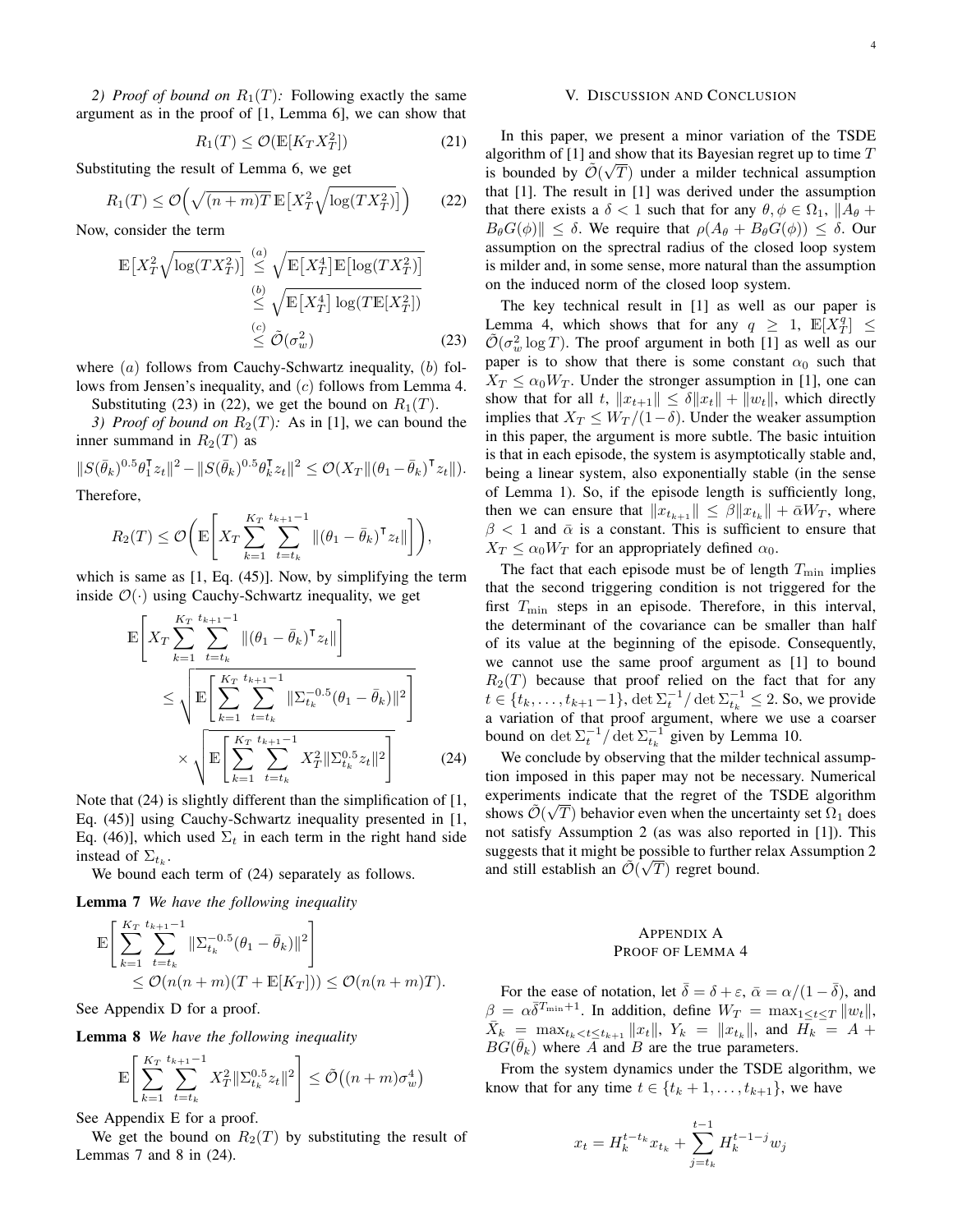Thus, from triangle inequality and Lemma 1, we get

$$
||x_t|| \leq \alpha \overline{\delta}^{t-t_k} Y_k + \left[\sum_{j=t_k}^{t-1} \alpha \overline{\delta}^{t-1-j}\right] W_T
$$
  

$$
\leq \alpha \overline{\delta}^{t-t_k} Y_k + \left[\frac{\alpha}{1-\overline{\delta}}\right] W_T.
$$
 (25)

Now at time  $t = t_{k+1}$ , we have

$$
Y_{k+1} = \|x_{t_{k+1}}\| \le \alpha \overline{\delta}^{T_k} Y_k + \overline{\alpha} W_T.
$$
  

$$
\le \beta Y_k + \overline{\alpha} W_T
$$
 (26)

where the second inequality follows from  $(11)$ , which implies  $\alpha\overline{\delta}^{T_k} \leq \alpha\overline{\delta}^{T_{\min}+1} =: \beta$ . Recursively expanding (26), we get

$$
Y_k \le \bar{\alpha}W_T + \beta \bar{\alpha}W_T + \dots + \beta^{k-2}\bar{\alpha}W_T
$$
  

$$
\le \frac{\bar{\alpha}}{1-\beta}W_T =: \bar{\beta}W_T.
$$
 (27)

Substituting (27) is (25), we get that for any  $t \in \{t_k + 1,$  $\dots, t_{k+1}$ , we have

$$
||x_t|| \le \alpha \overline{\delta}^{t-t_k} \overline{\beta} W_T + \overline{\alpha} W_T \le \underbrace{[\alpha \overline{\beta} + \overline{\alpha}]}_{=: \alpha_0} W_T
$$

where in the last inequality, we have used the fact that  $\bar{\delta} \in$  $(0, 1)$ . Thus, for any episode k, we have

$$
\bar{X}_k = \max_{t_k < t \le t_{k+1}} \|x_t\| \le \alpha_0 W_T.
$$

Hence,

$$
X_T \le \max\{\bar{X}_1,\ldots,\bar{X}_{K_T}\} \le \alpha_0 W_T.
$$

Therefore, for any  $q \geq 1$ , we have

$$
\mathbb{E}[X_T^q] \le \alpha_0^q \mathbb{E}[W_T^q] = \alpha_0^q \mathbb{E}\Big[\max_{1 \le t \le T} \|w_t\|^q\Big] \tag{28}
$$

From  $[1, Eq. (39)]$ , we have that

$$
\mathbb{E}\Big[\max_{1\leq t\leq T} \|w_t\|^q\Big] \leq \sigma_w^q \mathcal{O}(\log T).
$$

Substituting this is (28), we obtain the result of the lemma.

# APPENDIX B PROOF OF LEMMA 5

Since log is an increasing function,  $\log X_T^2$  $\leq$  $\log \max(e, X_T^2)$ . Therefore,

$$
\mathbb{E}[X_T^q \log X_T^2] \le \mathbb{E}[X_T^q \log \max(e, X_T^2)]
$$
  
 
$$
\le \sqrt{\mathbb{E}[X_T^{2q}] \mathbb{E}[(\log \max(e, X_T^2))^2]} \qquad (29)
$$

where the last inequality follows from Cauchy-Schwartz inequality. Since  $(\log x)^2$  is concave for  $x \geq e$ , we can use Jensen's inequality to write

$$
\mathbb{E}[(\log \max(e, X_T^2))^2] \leq (\log(\mathbb{E}[\max(e, X_T^2)]))^2
$$
  
\n
$$
\leq (\log(e + \mathbb{E}[X_T^2]))^2
$$
  
\n
$$
\leq (\log(e + \mathcal{O}(\sigma_w^2 \log T)))^2
$$
  
\n
$$
\leq \tilde{\mathcal{O}}(1)
$$
 (30)

where  $(a)$  uses Lemma 4. Substituting  $(30)$  in  $(29)$  and using Lemma 4 for bounding  $\mathbb{E}[X_T^{2q}]$ , we get

$$
\mathbb{E}[X_T^q \log X_T^2] \le \sqrt{\mathbb{E}[X_T^{2q}] \mathbb{E}[(\log \max(e, X_T^2))^2]}
$$
  

$$
\le \sigma_w^q \tilde{\mathcal{O}}(1).
$$

# APPENDIX C PROOF OF LEMMA 6

The high-level idea of the proof is same as that of [1, Lemma 3]. Define macro episodes with start times  $t_{n_i}$ ,  $i \in$  $\mathbb{N}_{>0}$ , where  $n_1 = 1$  and for  $i \geq 1$ ,

$$
n_{i+1} = \min\left\{k > n_i \,|\, \det \Sigma_{t_k} < \frac{1}{2} \det \Sigma_{t_{k-1}}\right\}.
$$

Thus, a new macro-episode starts whenever an episode ends due to the second stopping criterion. Let  $M$  denote the number of macro-episodes until time T and define  $n_{M+1} = K_T + 1$ . Let  $\bar{T}_i$  denote the length of the *i*-th macro-episode. Within a macro-episode, all but the last episode must be triggered by the first stopping criterion. Thus, for  $k \in \{n_i, n_i + 1, \ldots, n_{i+1} - \}$ 2},

$$
T_k = \max\{T_{k-1} + 1, T_{\min} + 1\} = T_{k-1} + 1
$$

where the last equality follows from  $(11)$ . Hence, by following exactly the same argument as [1], we have

$$
n_{i+1} - n_i \le \sqrt{2\bar{T}_i}
$$

and therefore following [1, Eq. (40)], we have

$$
K_T \le \sqrt{2MT} \tag{31}
$$

which is same as  $[1, Eq. (41)]$ .

Now, observe that

$$
\det \Sigma_T^{-1} \stackrel{(a)}{\geq} \det \Sigma_{t_{n_M}}^{-1} \stackrel{(b)}{\geq} 2 \det \Sigma_{t_{n_{M-1}}}^{-1}
$$
  

$$
\geq \cdots \geq 2^{M-1} \det \Sigma_1^{-1},
$$
 (32)

where (a) follows because  $\{\det \Sigma_t^{-1}\}_{t\geq 1}$  is a non-decreasing sequence (because  $\Sigma_1^{-1} \leq \Sigma_2^{-1} \dots$ ) and (b) and subsequent inequalities follow from the definition of the macro episode and the second triggering condition.

Then following the same idea as the rest of the proof in [1], we get

$$
M \le \mathcal{O}((n+m)\log(TX_T^2)).\tag{33}
$$

Substituting (33) in (31), we obtain the result of the lemma.

#### APPENDIX D PROOF OF LEMMA 7

Observe that the summand is constant for each episode. Therefore,

$$
\mathbb{E}\bigg[\sum_{k=1}^{K_T} \sum_{t=t_k}^{t_{k+1}-1} \left[ \|\Sigma_{t_k}^{-0.5}(\theta_1 - \bar{\theta}_k)^\mathsf{T}\|^2 \right] \bigg] \n= \mathbb{E}\bigg[\sum_{k=1}^{K_T} \left[T_k\|\Sigma_{t_k}^{-0.5}(\theta_1 - \bar{\theta}_k)^\mathsf{T}\|^2 \right] \bigg] \n\overset{(a)}{\leq} \mathbb{E}\bigg[\sum_{k=1}^{K_T} \left[ (T_{k-1} + 1) \|\Sigma_{t_k}^{-0.5}(\theta_1 - \bar{\theta}_k)^\mathsf{T}\|^2 \right] \bigg] \n\bigg]
$$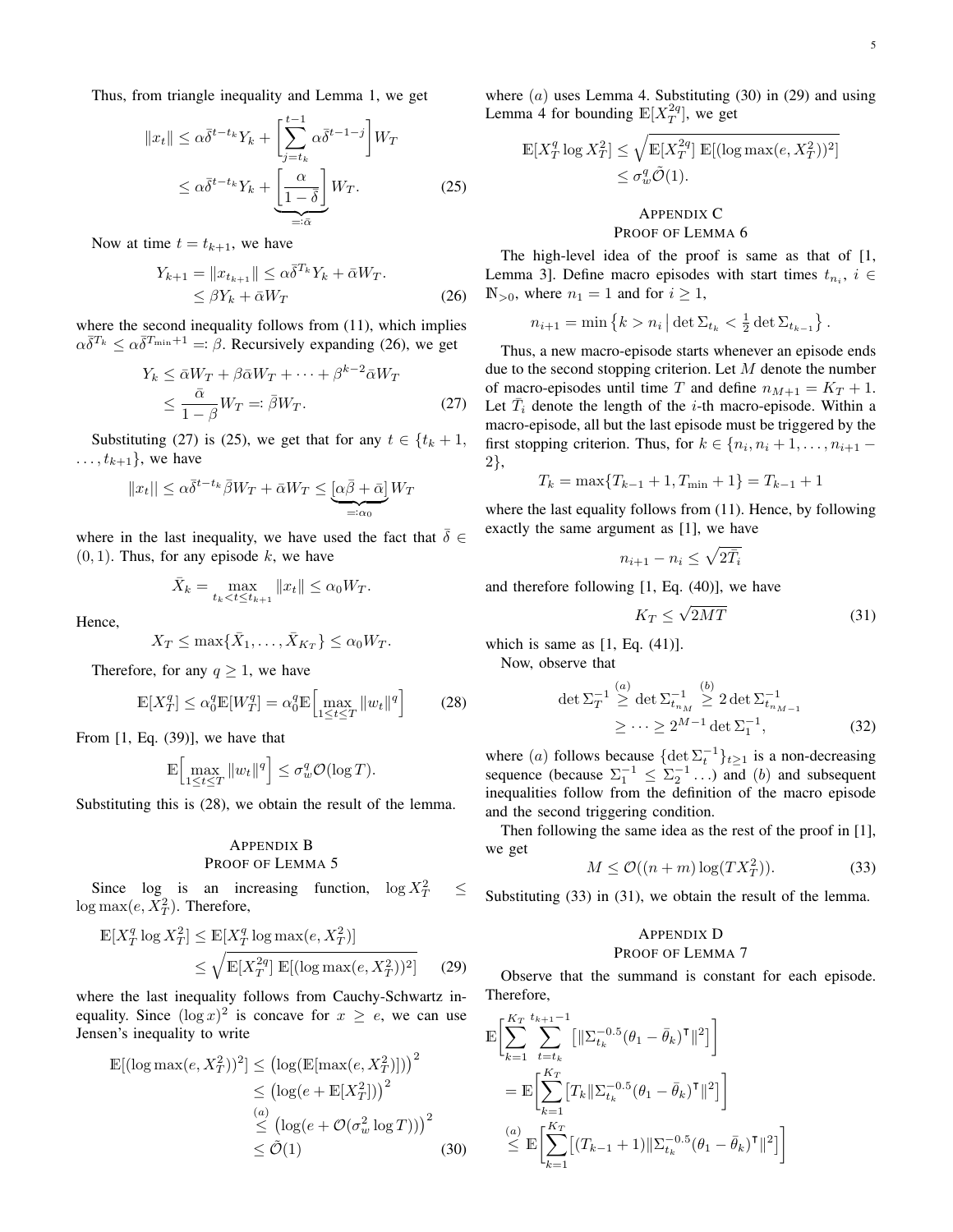$$
= \sum_{k=1}^{\infty} \mathbb{E} \Big[ \mathbb{1}_{\{t_k \le T\}} (T_{k-1} + 1) \| \Sigma_{t_k}^{-0.5} (\theta_1 - \bar{\theta}_k)^{\mathsf{T}} \|^2 \Big] = \sum_{k=1}^{\infty} \mathbb{E} \Big[ \mathbb{E} \Big[ \mathbb{1}_{\{t_k \le T\}} (T_{k-1} + 1) \| \Sigma_{t_k}^{-0.5} (\theta_1 - \bar{\theta}_k)^{\mathsf{T}} \|^2 \mid h_{t_k} \Big] \n\stackrel{(b)}{=} \sum_{k=1}^{\infty} \mathbb{E} \Big[ \mathbb{1}_{\{t_k \le T\}} (T_{k-1} + 1) \mathbb{E} \Big[ \| \Sigma_{t_k}^{-0.5} (\theta_1 - \bar{\theta}_k)^{\mathsf{T}} \|^2 \mid h_{t_k} \Big] \n\stackrel{(c)}{\le} \sum_{k=1}^{\infty} \mathbb{E} \Big[ \mathbb{1}_{\{t_k \le T\}} (T_{k-1} + 1) 2(n+m) n \Big] \n\le 2(n+m)n(T + \mathbb{E}[K_T]), \tag{34}
$$

where  $(a)$  follows from  $(11)$ ,  $(b)$  follows from the fact that  $\mathbb{1}_{\{t_k \le T\}}(T_{k-1}+1)$  is  $\sigma(h_{t_k})$  measurable, and  $(c)$  hold because conditioned on  $h_{t_k}$  each column of  $||\Sigma_{t_k}^{-0.5}(\theta_1 - \overline{\theta}_k)^T||^2$  is the difference of two i.i.d. vectors  $\sim \mathcal{N}(0, I)$ .

Eq. (34) proves the first part of the Lemma. The second part follows from the fact that  $K_T \leq T$ .

# APPENDIX E PROOF OF LEMMA 8

For any  $s < t$ . Eq. (9) implies that  $\Sigma_s^{-1} \preceq \Sigma_t^{-1}$  and consequently  $\Sigma_t^{-1}$  is positive definite. Therefore, we have the following:

**Lemma 9** Let  $\lambda_{\min}$  be the smallest eigenvalue of  $\Sigma_1^{-1}$ . Then,  $e$ ach eigenvalue of  $\Sigma_{t}^{-1}$  is no less than  $\lambda_{\min}$ . Therefore, each *eigenvalue of*  $\Sigma_t$  *is no more than*  $1/\lambda_{\min}$ *.* 

An immediate implication of Lemma 9 is the following: For any t and s,

$$
z_t^{\mathsf{T}} \Sigma_s z_t \le \frac{1}{\lambda_{\min}} \|z_t\|^2 \le \frac{1}{\lambda_{\min}} M_G^2 X_T^2,\tag{35}
$$

where  $M_G = \sup_{\theta \in \Omega_1} ||[I, G(\theta)^{\dagger}]^{\dagger}||.$ 

For any  $s < t$ ,  $\sum_{s=1}^{t-1} \leq \sum_{t=1}^{t}$  implies that  $\Sigma_s \succeq \Sigma_t$ . Therefore, from [6, Lemma 11], we get that for any  $V \neq 0$  (of appropriate dimensions),

$$
\frac{\|V^{\mathsf{T}}\Sigma_s V\|}{\|V^{\mathsf{T}}\Sigma_t V\|} \le \frac{\det \Sigma_s}{\det \Sigma_t} = \frac{\det \Sigma_t^{-1}}{\det \Sigma_s^{-1}}.
$$
 (36)

Eq. (36) implies that for any  $t \in \{t_k, \ldots, t_{k+1} - 1\}$ , we have

$$
\|\Sigma_{t_k}^{0.5} z_t\|^2 = z_t^\mathsf{T} \Sigma_{t_k} z_t \le \frac{\det \Sigma_{t}^{-1}}{\det \Sigma_{t_k}^{-1}} z_t^\mathsf{T} \Sigma_t z_t \tag{37}
$$

For the ease of notation, let  $\tau_k = t_k + T_{\min}$ . Then we have the following bound on  $\det \Sigma_t^{-1} / \det \Sigma_{t_k}^{-1}$ .

Lemma 10 *The following inequalities hold:*

1) *For*  $t \in \{t_k, \ldots, \tau_k\}$ *, we have* 

$$
\frac{\det \Sigma_t^{-1}}{\det \Sigma_{t_k}^{-1}} \leq \bigg(1 + \frac{1}{\lambda_{\min} \sigma_w^2} M_G^2 X_T^2 \bigg)^{T_{\min}}.
$$

2) *For*  $t \in \{\tau_k + 1, \ldots, t_{k+1} - 1\}$ *, we have* 

$$
\frac{\det \Sigma_t^{-1}}{\det \Sigma_{t_k}^{-1}} \leq 2.
$$

*Consequently, for all*  $t \in \{t_k, \ldots, t_{k+1} - 1\}$ *, we have* 

$$
\frac{\det \Sigma_t^{-1}}{\det \Sigma_{t_k}^{-1}} \le \left(2 + \frac{M_G^2 X_T^2}{\lambda_{\min} \sigma_w^2}\right)^{T_{\min} \vee 1}.
$$
 (38)

PROOF The second relationship follows from the second stopping criterion. We now prove the first relationship. Eq. (9) implies that

$$
\Sigma_{t+1}^{-1} = \Sigma_t^{-1} \left( I + \frac{1}{\sigma_w^2} \Sigma_t z_t z_t^\mathsf{T} \right).
$$

Therefore,

 $\mathbf{t}$ 

$$
\frac{\det \Sigma_{t+1}^{-1}}{\det \Sigma_t^{-1}} = \det \left( I + \frac{1}{\sigma_w^2} \Sigma_t z_t z_t^\mathsf{T} \right) = 1 + \frac{1}{\sigma_w^2} z_t^\mathsf{T} \Sigma_t z_t
$$
\n
$$
\leq 1 + \frac{1}{\lambda_{\min} \sigma_w^2} M_G^2 X_T^2, \tag{39}
$$

where the last inequality follows from (35). Thus, for any  $t \in \{t_k, \ldots, \tau_k\}$ , we have

$$
\frac{\det \Sigma_t^{-1}}{\det \Sigma_{t_k}^{-1}} \le \left(1 + \frac{1}{\lambda_{\min} \sigma_w^2} M_G^2 X_T^2\right)^{t - t_k}
$$

$$
\le \left(1 + \frac{1}{\lambda_{\min} \sigma_w^2} M_G^2 X_T^2\right)^{T_{\min}} \tag{40}
$$

where the first inequality follows by repeatedly applying (39) as a telescopic product.

Let  $\bar{M} = M_G^2 X_T^2 / \lambda_{\min} \sigma_w^2$ . Then, (38) follows by observing that  $(1 + \bar{M})^{T_{\min}} \le (2 + \bar{M})^{T_{\min} \vee 1}$  and  $2 < (2 + \bar{M})^{T_{\min} \vee 1}$ .

Using Lemma 10 and (37), we get

$$
\sum_{t=t_k}^{k+1-1} \|\Sigma_{t_k}^{0.5} z_t\|^2 \le \sum_{t=t_k}^{t_{k+1}-1} \frac{\det \Sigma_t^{-1}}{\det \Sigma_{t_k}^{-1}} z_t^\mathsf{T} \Sigma_t z_t
$$

$$
\le \left(2 + \frac{M_G^2 X_T^2}{\lambda_{\min} \sigma_w^2}\right)^{T_{\min} \vee 1} \sum_{t=t_k}^{t_{k+1}-1} z_t^\mathsf{T} \Sigma_t z_t
$$
(41)

where the first inequality follows from (37) and the second inequality follows from Lemma 10. Therefore,

$$
\sum_{k=1}^{K_T} \sum_{t=t_k}^{t_{k+1}-1} X_T^2 \|\Sigma_{t_k}^{0.5} z_t\|^2
$$
\n
$$
\leq \left(2 + \frac{M_G^2 X_T^2}{\lambda_{\min} \sigma_w^2}\right)^{T_{\min} \vee 1} X_T^2 \sum_{t=1}^T z_t^T \Sigma_t z_t \qquad (42)
$$

From (35) for  $s = t$ , we get that

$$
z_t^{\mathsf{T}} \Sigma_t z_t \le \max\left(\sigma_w^2, \frac{M_G^2 X_T^2}{\lambda_{\min}}\right) \min\left(1, \frac{z_t^{\mathsf{T}} \Sigma_t z_t}{\sigma_w^2}\right). \tag{43}
$$

Hence

$$
\sum_{t=1}^{T} z_t^{\mathsf{T}} \Sigma_t z_t \le \left( \sigma_w^2 + \frac{M_G^2 X_T^2}{\lambda_{\min}} \right) \sum_{t=1}^{T} \min \left( 1, \frac{z_t^{\mathsf{T}} \Sigma_t z_t}{\sigma_w^2} \right) \tag{44}
$$